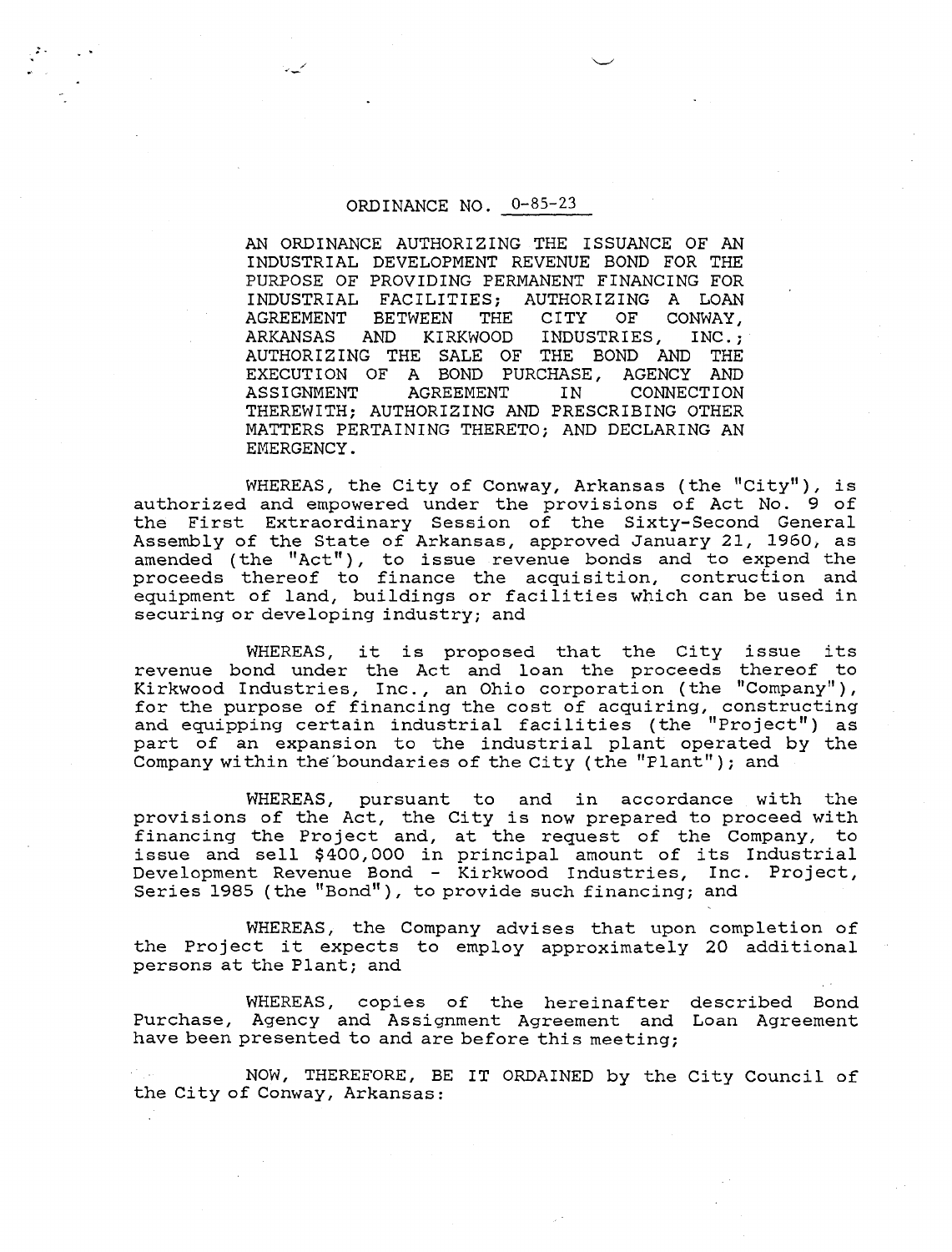Section 1. The City Council hereby finds that the acquiring, constructing and equipping of the Project, and the issuance of the Bond to finance the same, will provide a substantial increase in employment and payrolls and will thereby secure and develop industry within the City.

Section 2. That the issuance of the Bond is hereby authorized. The Bond, which shall be a single bond in the denomination of \$400,000, shall be issued in the form, shall be dated, shall mature in annual installments commencing on June 1, 1986 and ending on June 1, 1997, shall bear interest at a variable rate per annum not to exceed the maximum permitted by applicable law, and shall be subject to redemption prior to maturity all upon the terms and conditions recommended by the Company and set forth in the Bond Purchase, Agency and Assignment Agreement (hereinafter authorized).

Section 3. That the Bond be sold to Central National Bank of Cleveland, Cleveland, Ohio (the "Bank"), for the purchase price of 100 cents on the dollar, plus accrued interest on the Bond from the date of the Bond to the date of delivery to the Bank, if any, which price has been recommended by the Company. The Bond shall be sold to the Bank upon the terms and conditions set forth in the Bond Purchase, Agency and Assignment Agreement (hereinafter authorized).

Section 4. That there be, and there is hereby authorized the execution and delivery of a Bond Purchase, Agency and Assignment Agreement by and between the City and the Bank, as purchaser of the Bond and as fiscal agent of the City (the "Bond Purchase Agreement"), and the Mayor and City Clerk be, and they are hereby, authorized to execute, acknowledge and deliver the Bond Purchase Agreement for and on behalf of the City. The Bond Purchase Agreement is hereby approved in substantially the form submitted to this meeting, and the Mayor is hereby authorized to confer with the Bank and others in order to complete the Bond Purchase Agreement in substantially the form submitted to this meeting with such changes as shall be approved by such persons executing the document, their execution to constitute conclusive evidence of such approval.

Section 5. That there be, and there is hereby authorized the execution and delivery of a Loan Agreement by and between the City and the Company (the "Loan Agreement"), and the Mayor and City Clerk be, and they are hereby, authorized to execute, acknowledge and deliver the Loan Agreement for and on behalf of the City. The Loan Agreement is hereby approved in substantially the form submitted to this meeting, and the Mayor is hereby authorized to confer with the Company and others in order to complete the Loan Agreement in substantially the form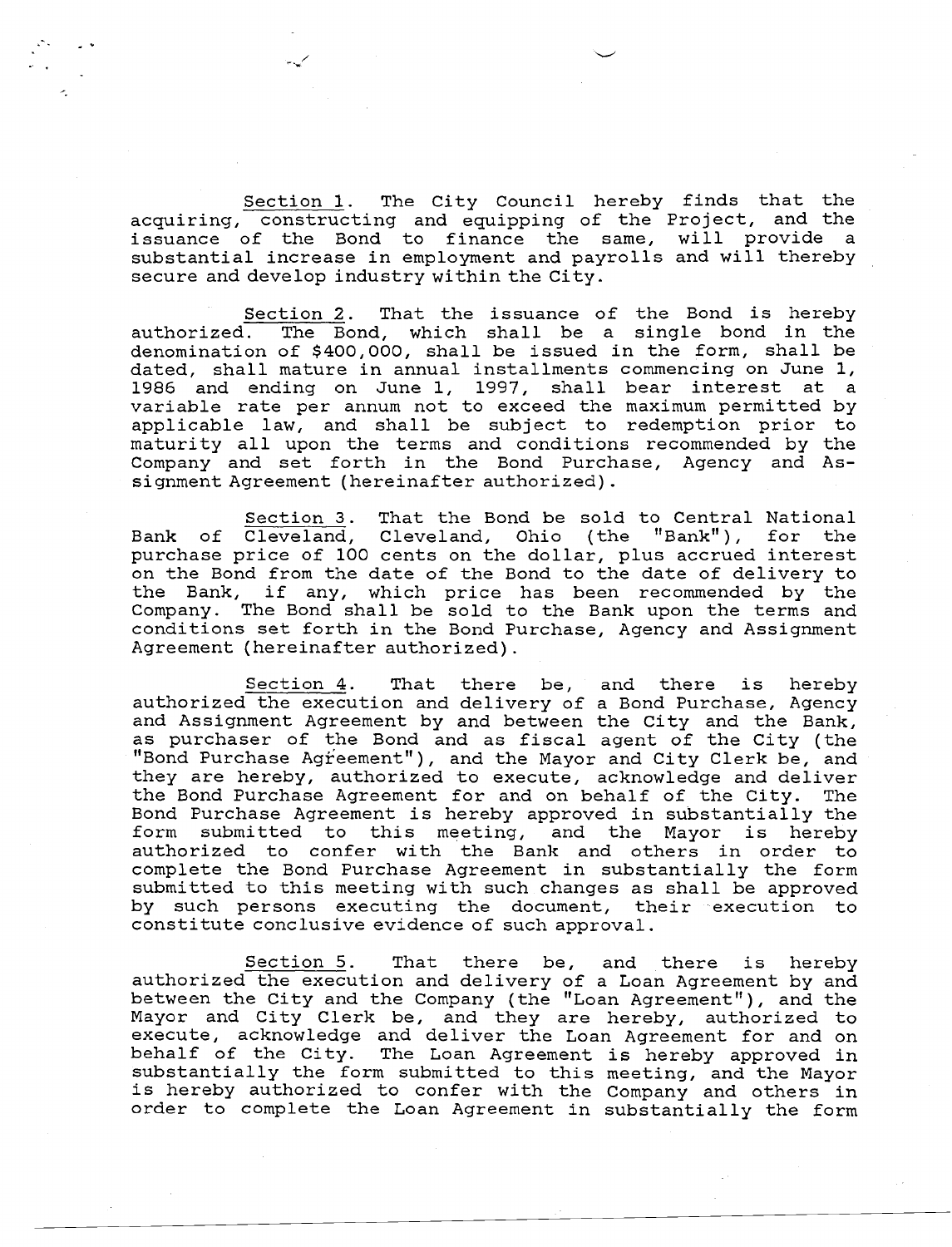submitted to this meeting with such changes as shall be approved by such persons executing the document, their execution to constitute conclusive evidence of such approval.

Section 6. That the Mayor and City Clerk, for and on behalf of the City, be, and they are hereby, authorized and directed to do any and all things necessary to effect the execution and delivery of the Loan Agreement and the performance of all obligations of the City thereunder, the execution and delivery of the Bond Purchase Agreement and the performance of all obligations of the City thereunder, the issuance, execution, sale and delivery of the Bond, and the performance of all acts of whatever nature necessary to effect and carry out the authority conferred by this Ordinance. That the Mayor and City Clerk be, and they are hereby, further authorized and directed, for and on behalf of the City, to execute all papers, documents, certificates and other instruments that may be required for the carrying out of such authority or to evidence the exercise thereof.

Section 7. That the City is hereby involved with the acquiring, constructing and equipping of industrial facilities, and pursuant to applicable laws of the State of Arkansas, including particularly the Act, competitive bidding is waived.

Section 8. That the City Clerk is hereby authorized and directed to file in the office of the City Clerk, as a part of the minutes of the meeting at which this Ordinance is adopted, for inspection by any interested person a copy of the Bond Purchase Agreement and Loan Agreement, and such documents shall be on file fo'r inspection by any interested person.

Section 9. That the law firm of Friday, Eldredge & Clark, Little Rock, Arkansas, be appointed to act as Bond Counsel on behalf of the City in connection with the issuance and sale of the Bond.

Section 10. That the provisions of this Ordinance are hereby declared to be separable, and if any section, phrase or provision shall for any reason be declared to be invalid, such declaration shall not affect the validity of the remainder of the sections, phrases and provisions.

Section 11. That all ordinances, resolutions and parts thereof in conflict herewith are hereby repealed to the extent of such conflict.

Section 12. That there is hereby found and declared to be an immediate need for the securing and developing of industry in order to provide employment and payrolls, alleviate

 $\mathcal{N}_\text{A}$  .